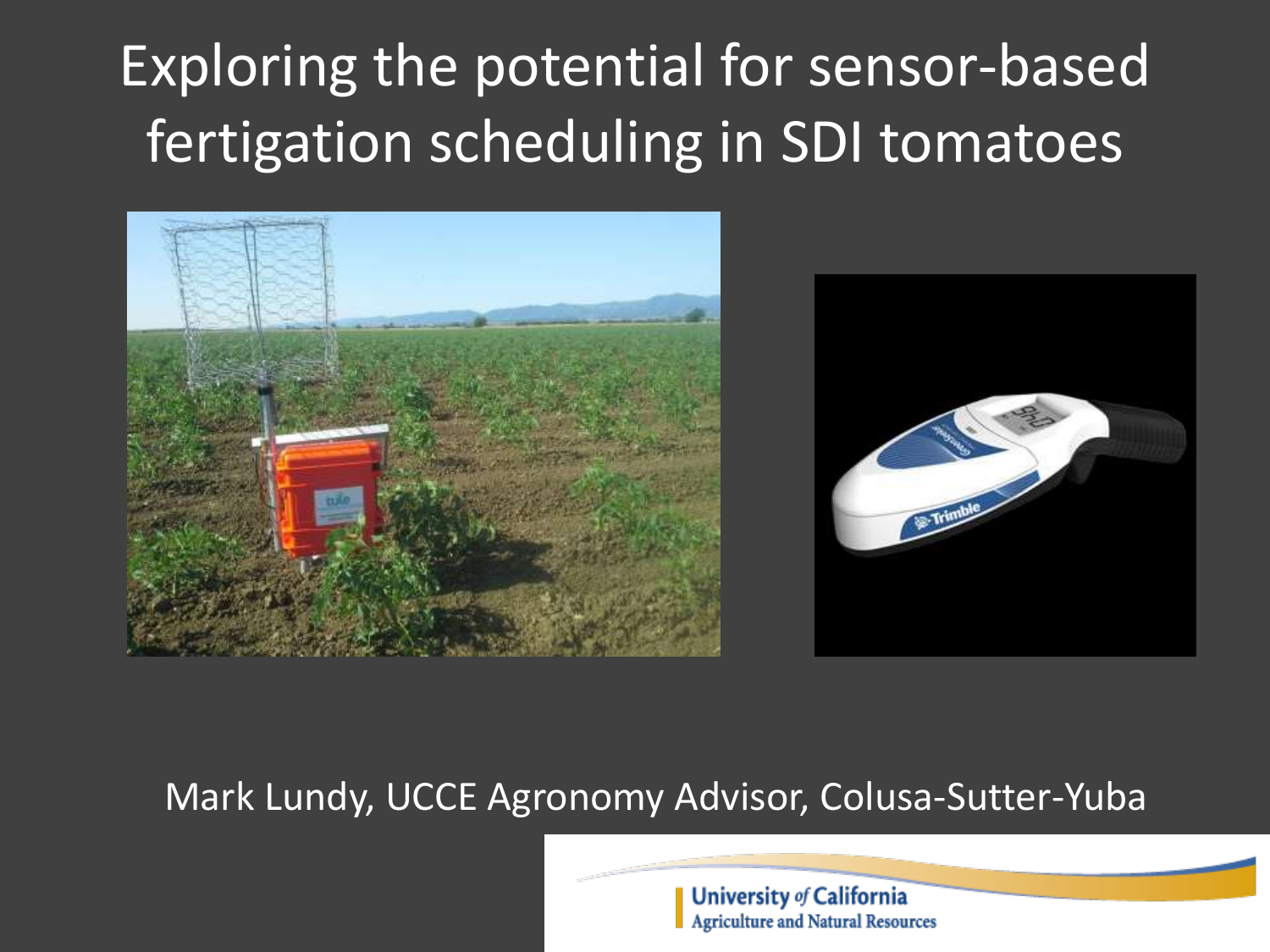#### Normalized difference vegetative index (NDVI)



Trimble Greenseeker handheld NDVI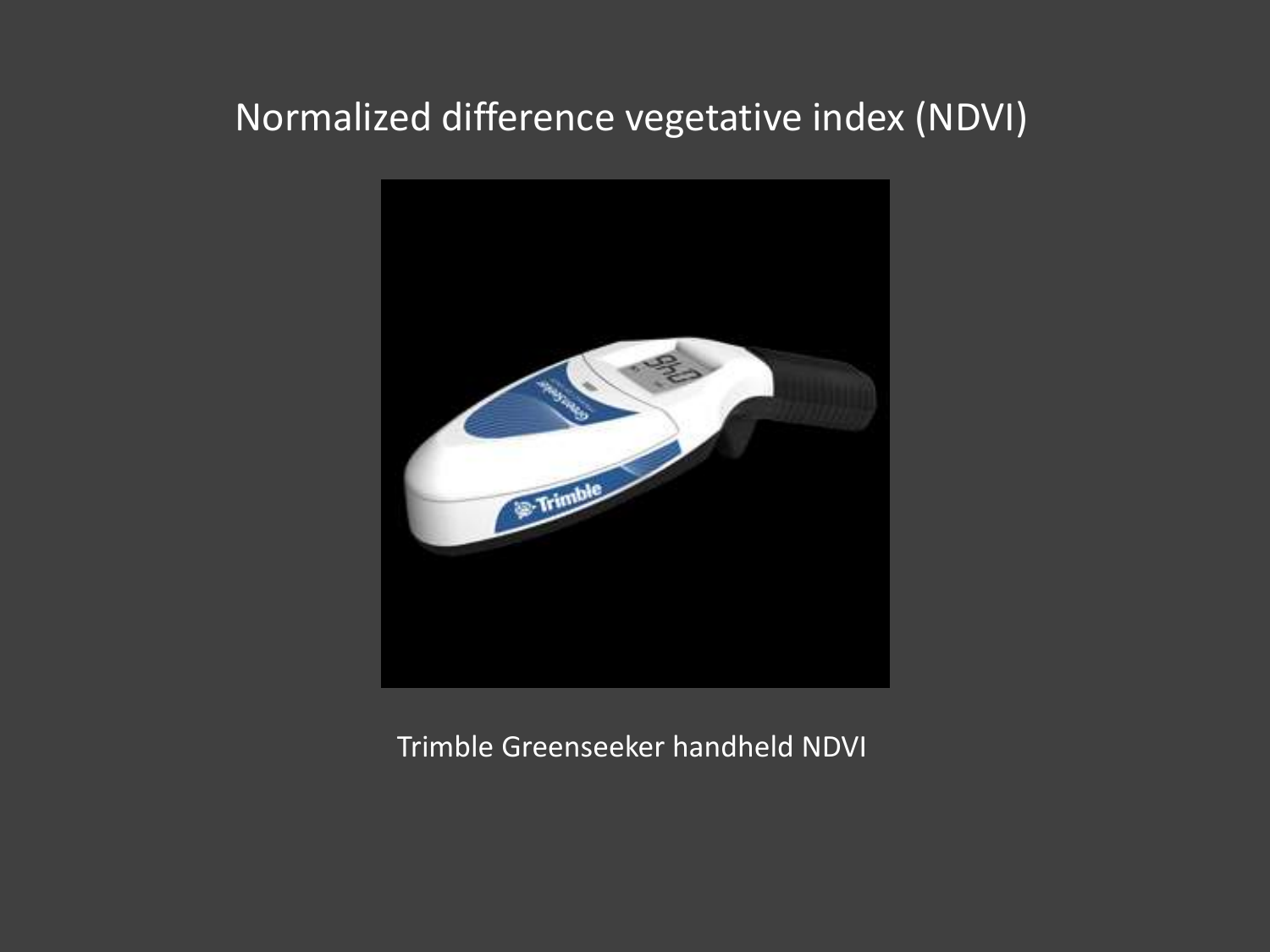

### Field-specific evapotranspiration (ET), irrigation measurements

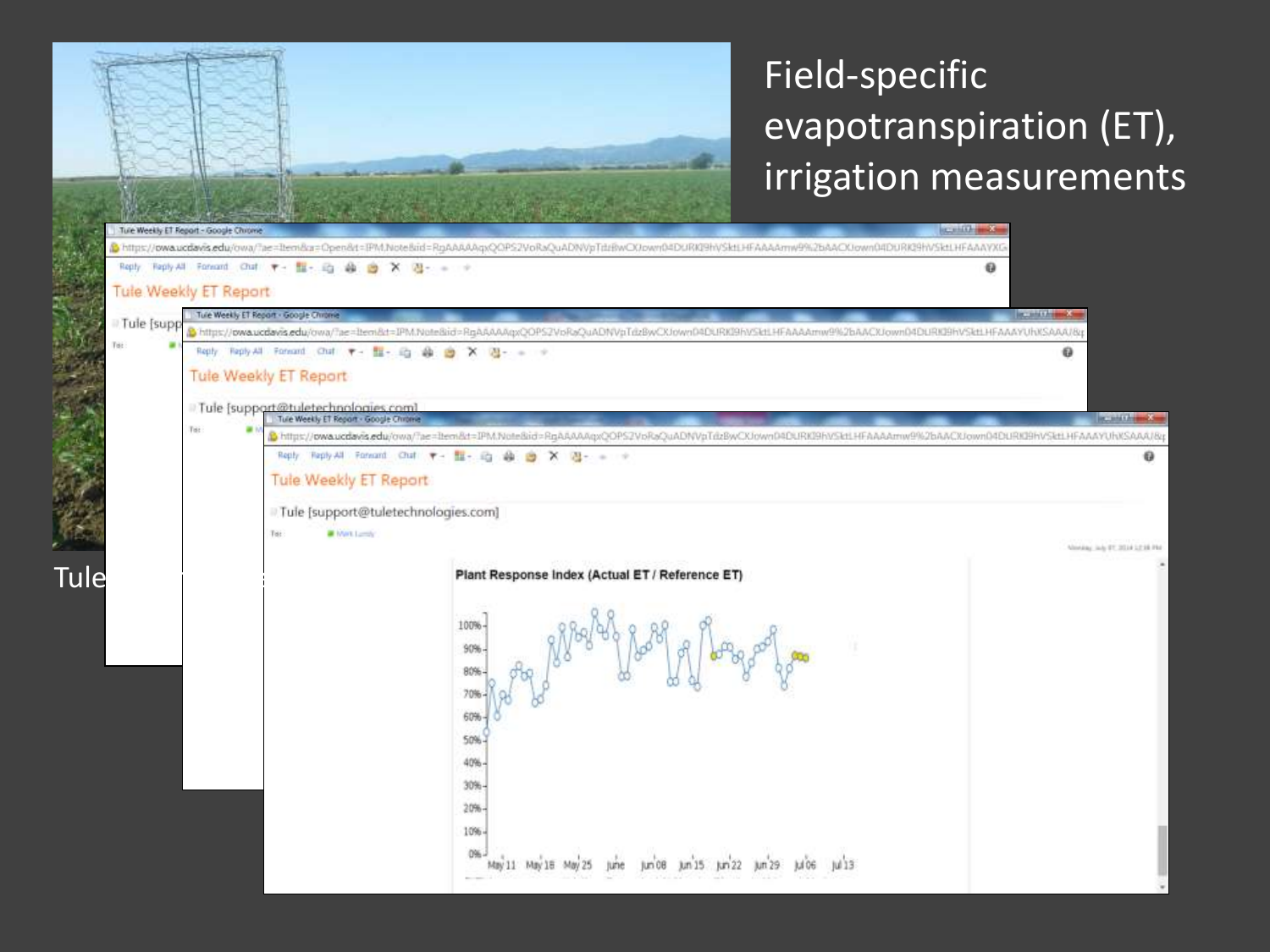### Field 1: Southern Sacramento Valley

- Plant Date: 3/28/2014
- Harvest Date: 7/29/2014
- Yield: 56.04 tons/acre
- Solids: 4.77
- Variety: AB 311
- Total Nitrogen: 190 Units, delivered between 3/25/2014 and 5/8/2014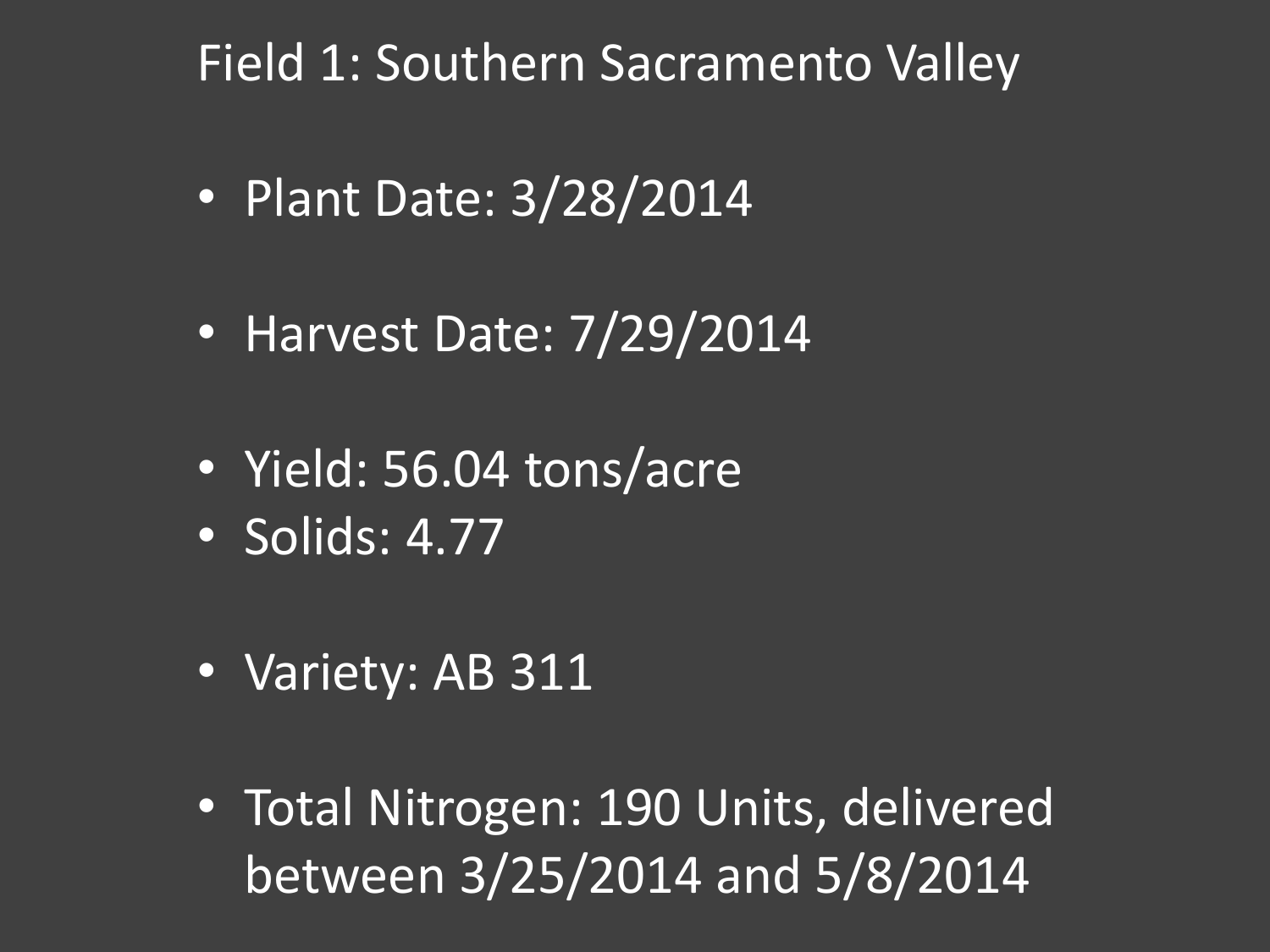

Timing of biomass accumulation and nutrient uptake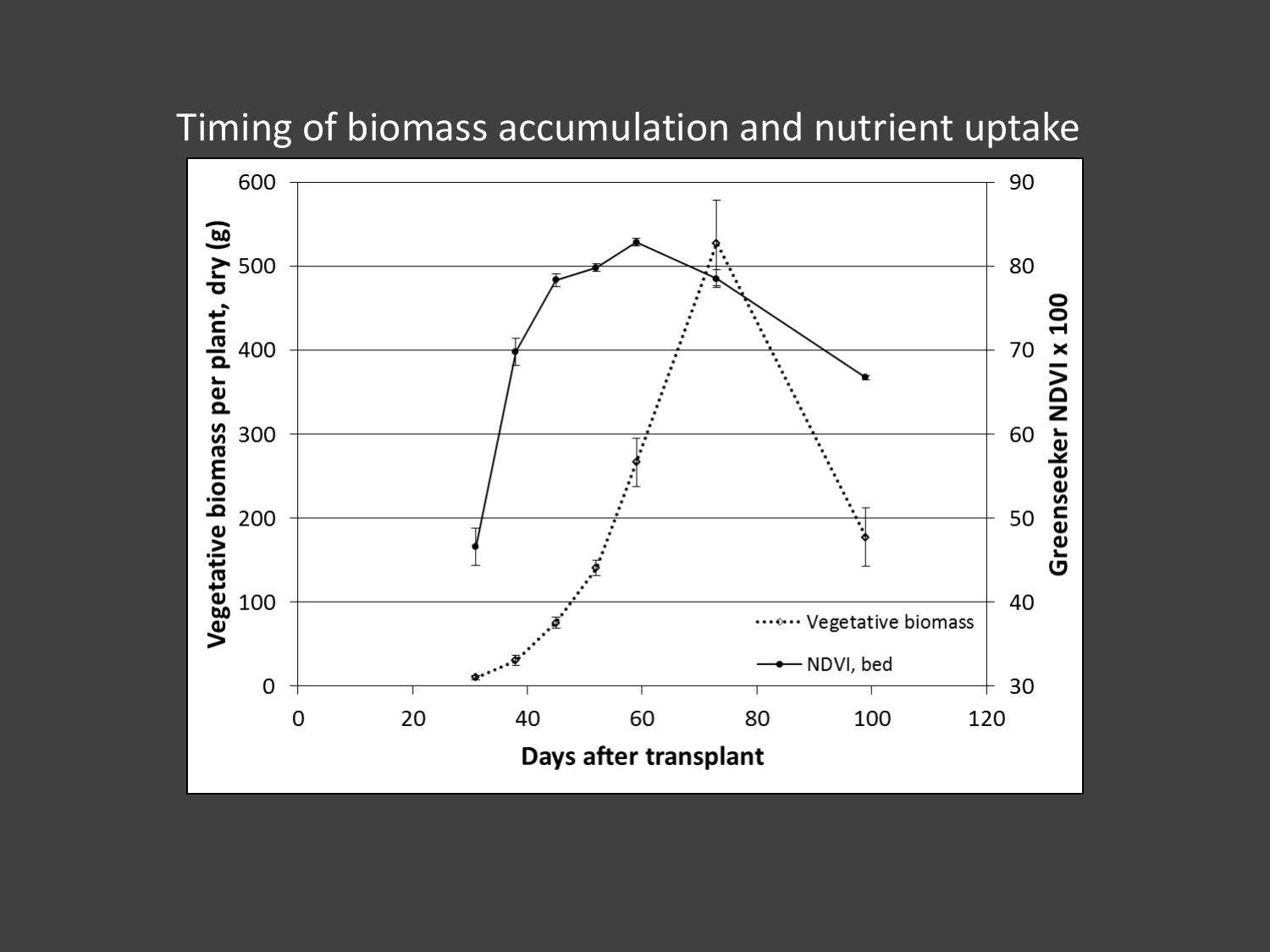

Relationship between biomass accumulation and ETa / ETo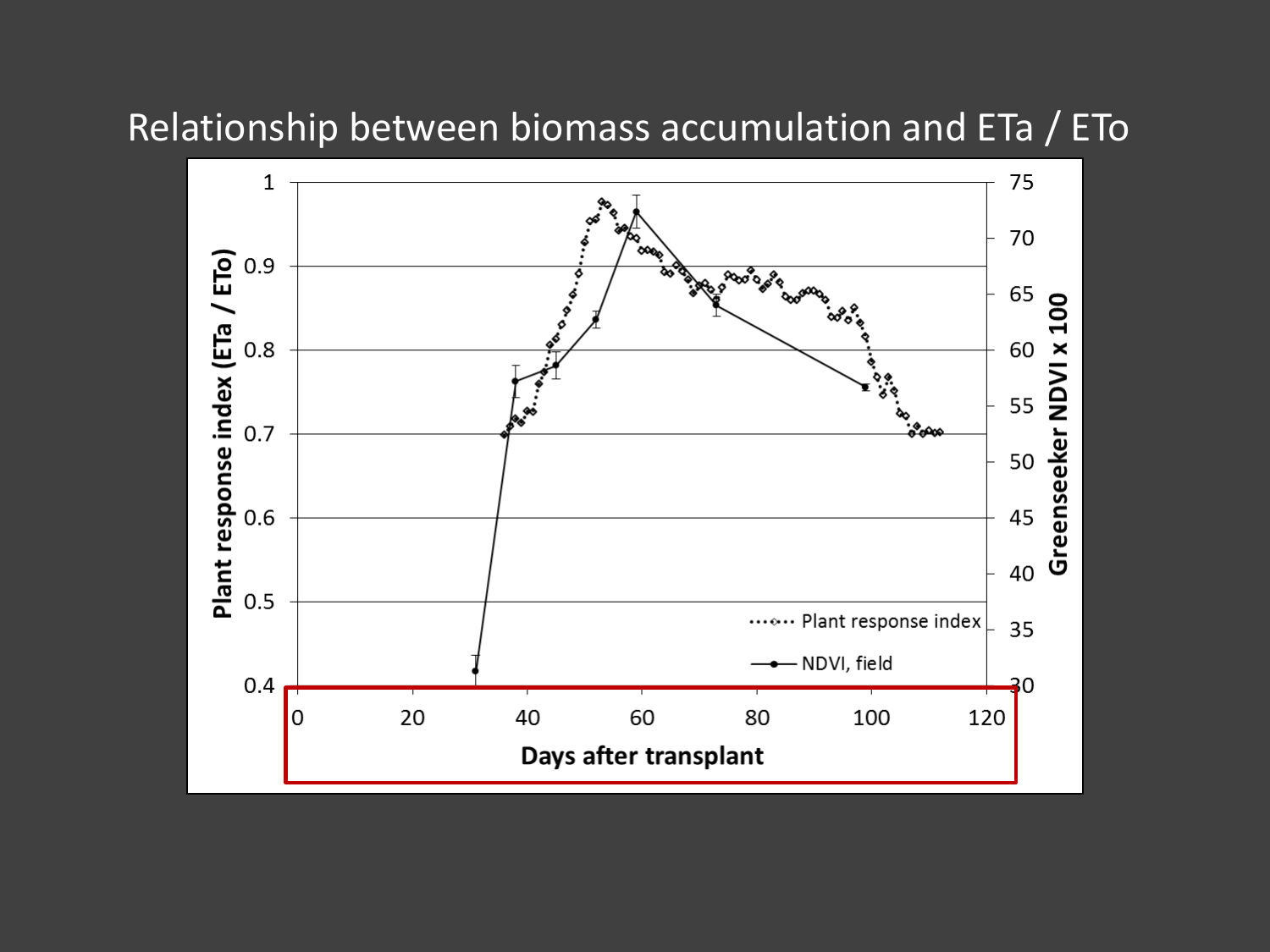

Tracking growth as a function of ETa vs days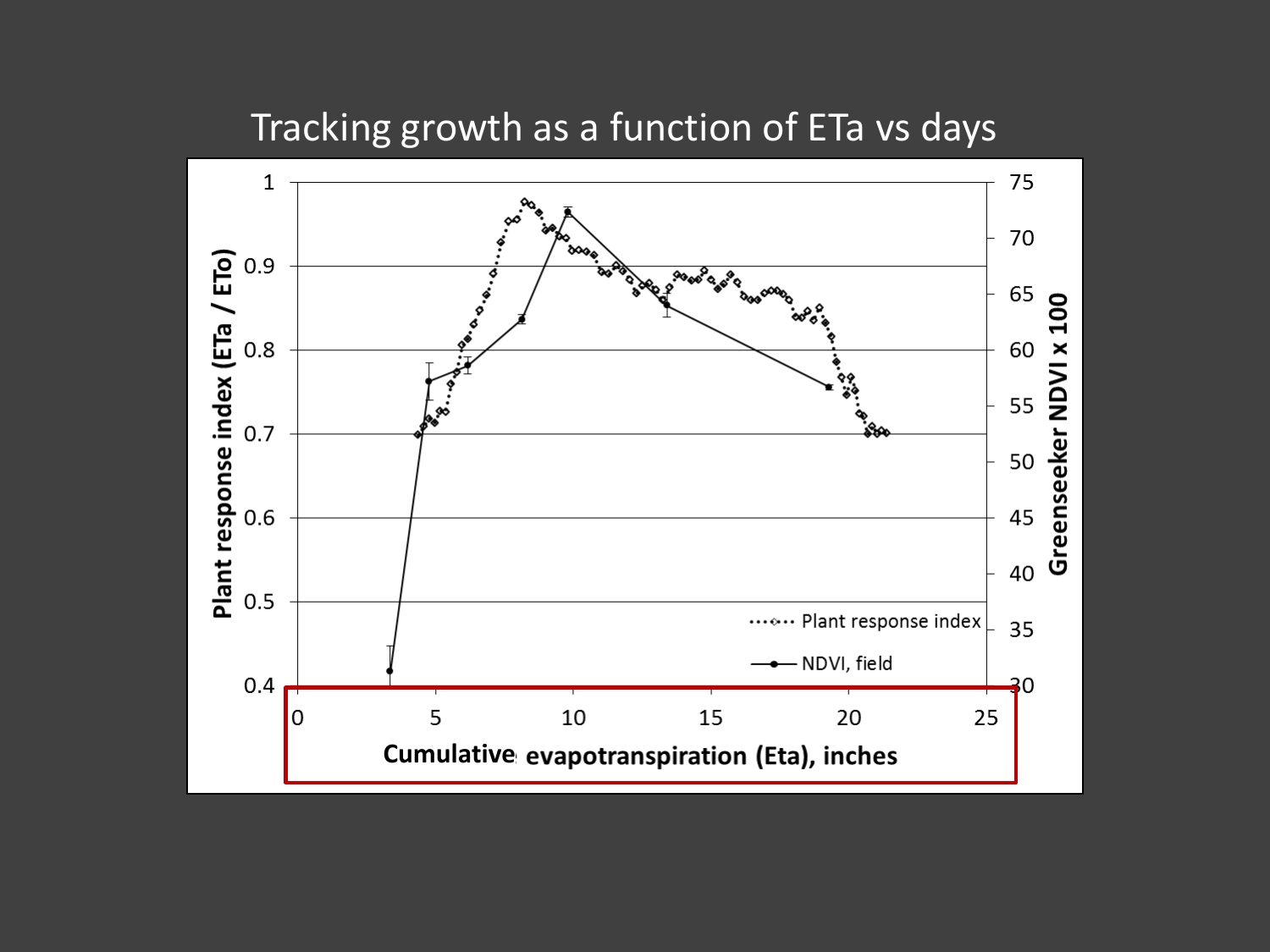#### Can we develop robust fertigation recommendations as a function of ETa?



Between 4 – 14 inches of ETa, apply 15 lb N per inch of water?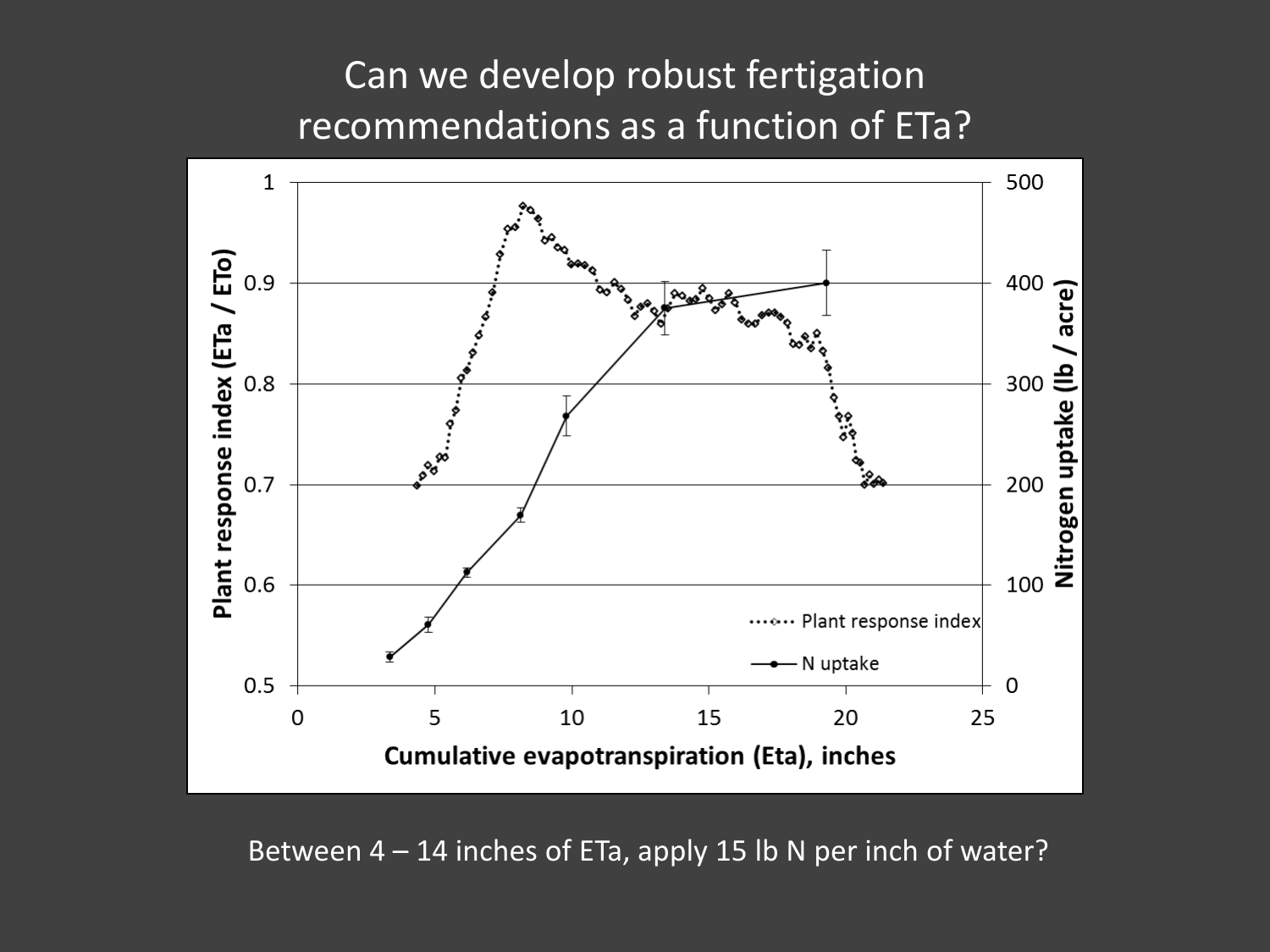Water use reduction without productivity reduction by irrigating according to ETa?

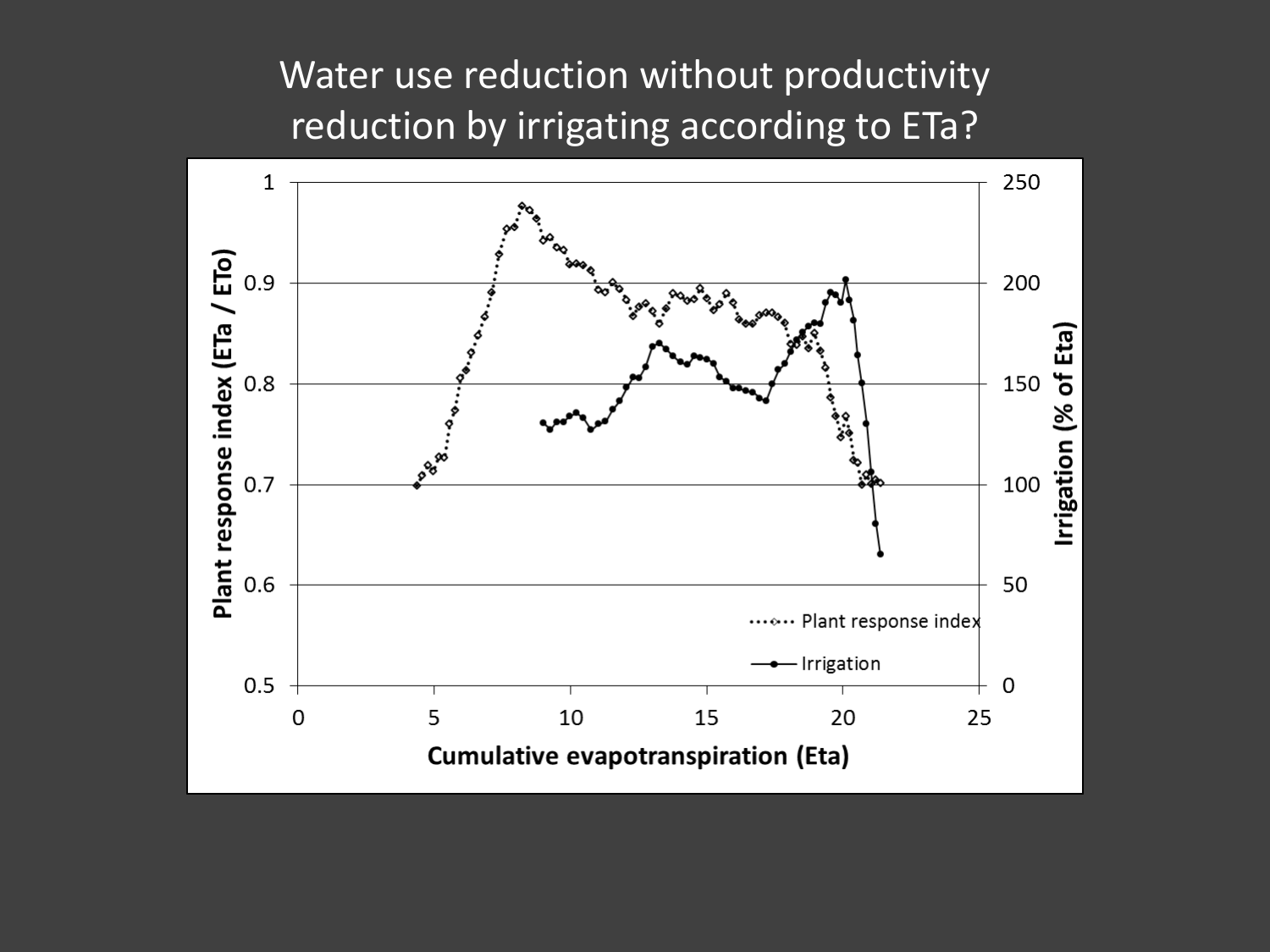Water use reduction without productivity reduction by irrigating according to ETa?



≈ 2 inches of water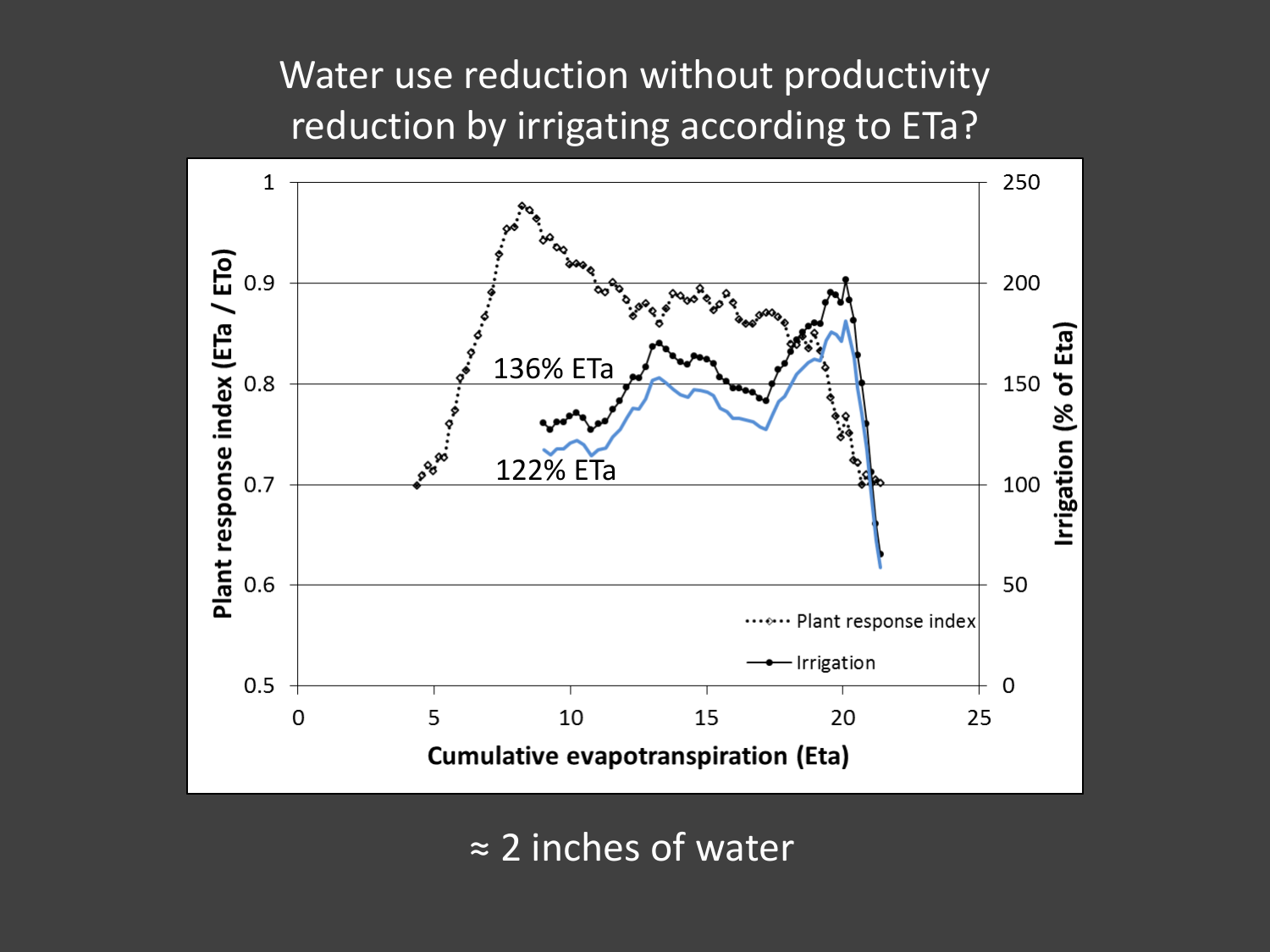Water use reduction without productivity reduction by irrigating according to ETa?



≈ 3 inches of water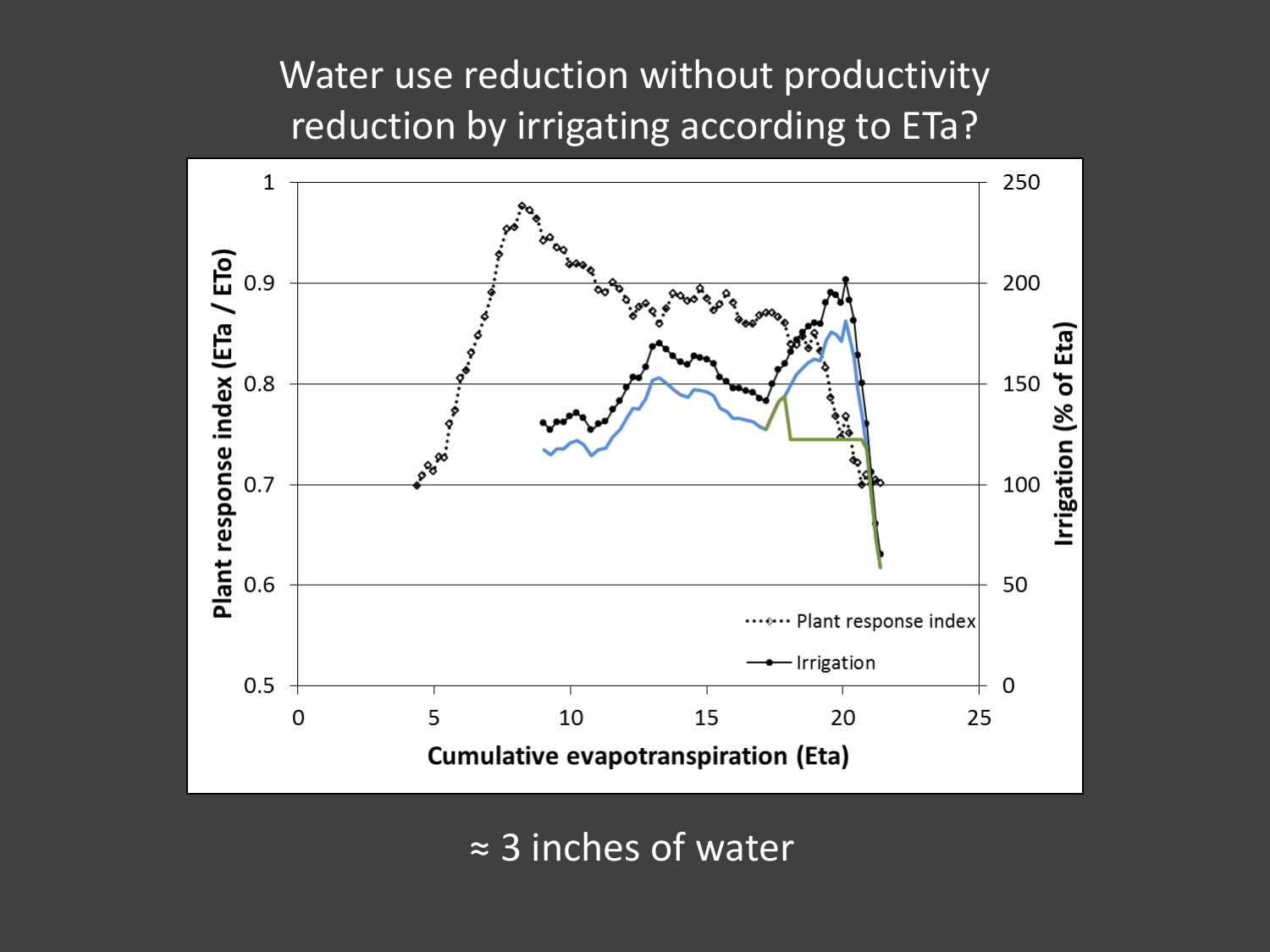#### Can field-specific Eta act as a diagnostic tool?

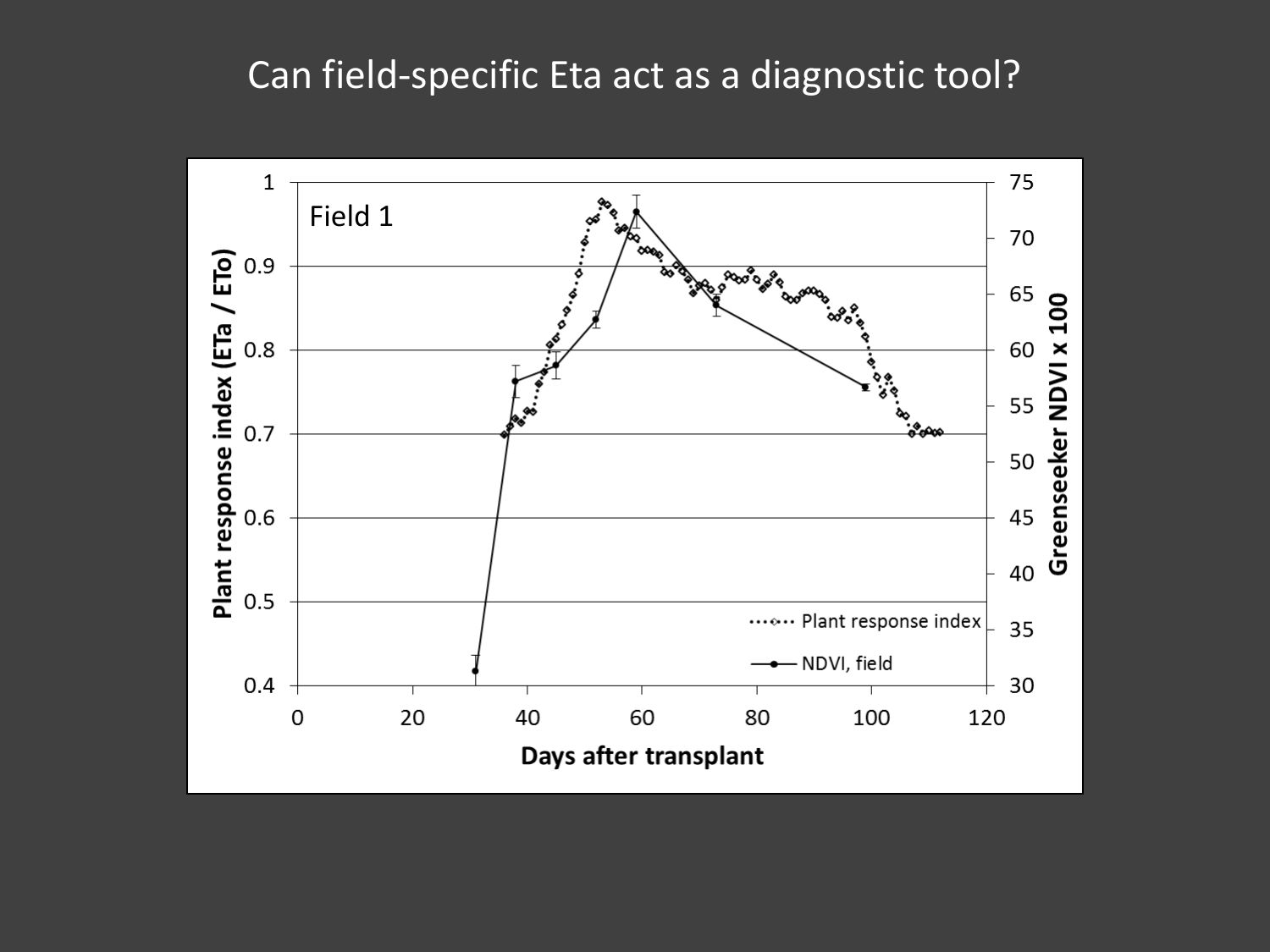#### Can field-specific Eta/NDVI act as diagnostic tools?



Potassium deficiency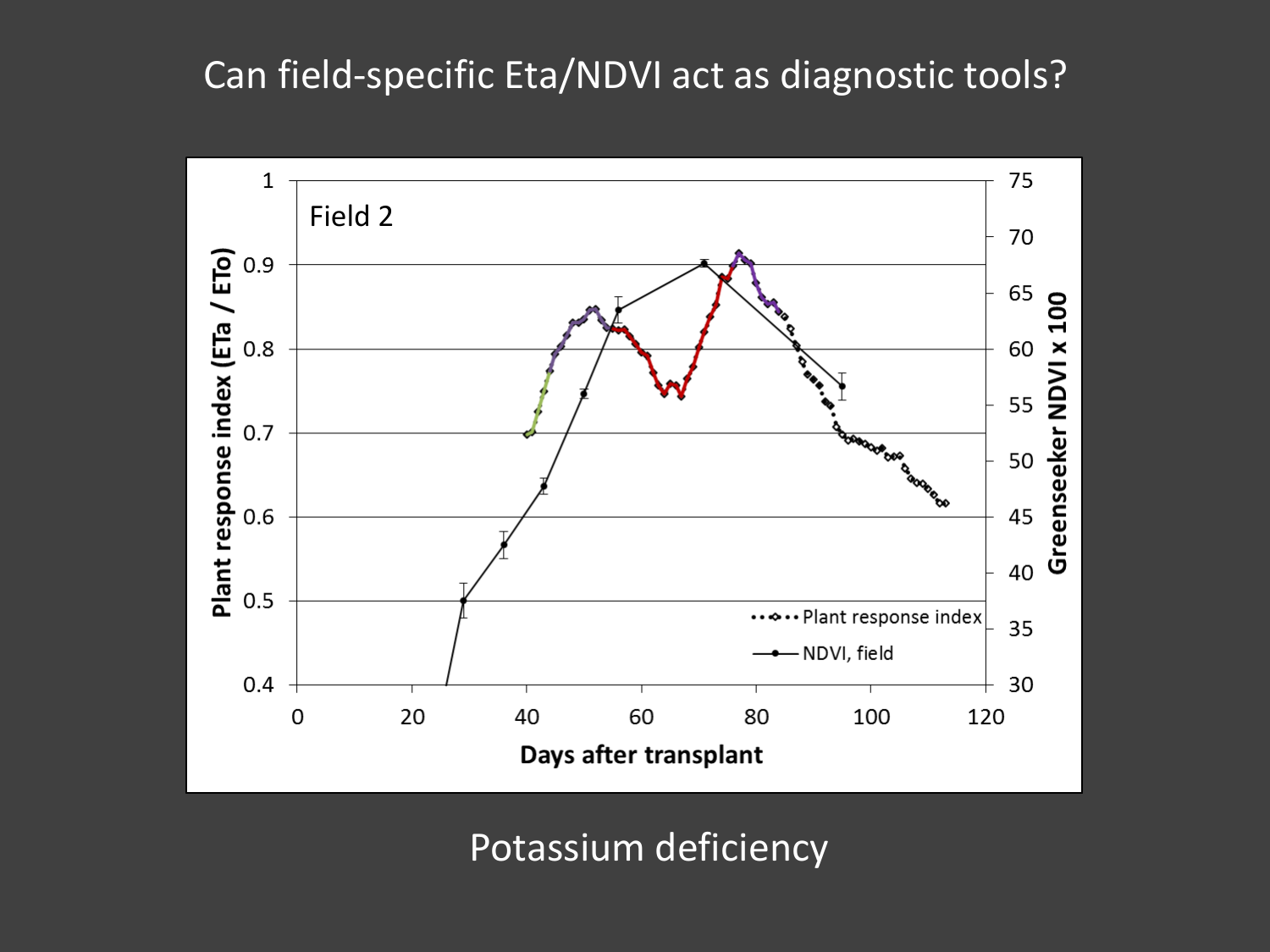### Next steps

- More sites, planting dates
- Detecting variations in N/water management?
- High resolution spectral data?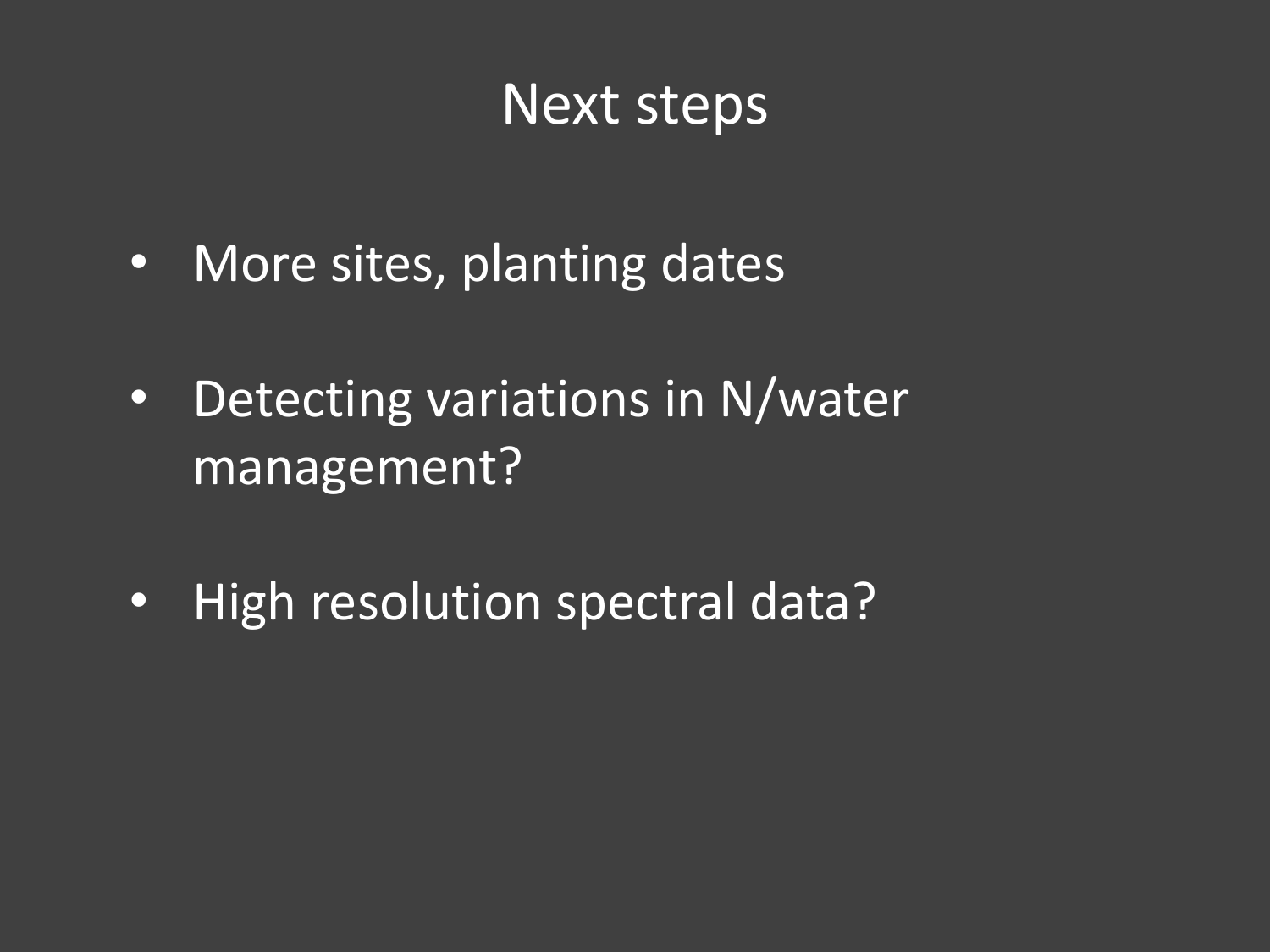## Acknowledgments

- Participating grower, crop advisor
- California Tomato Research Institute

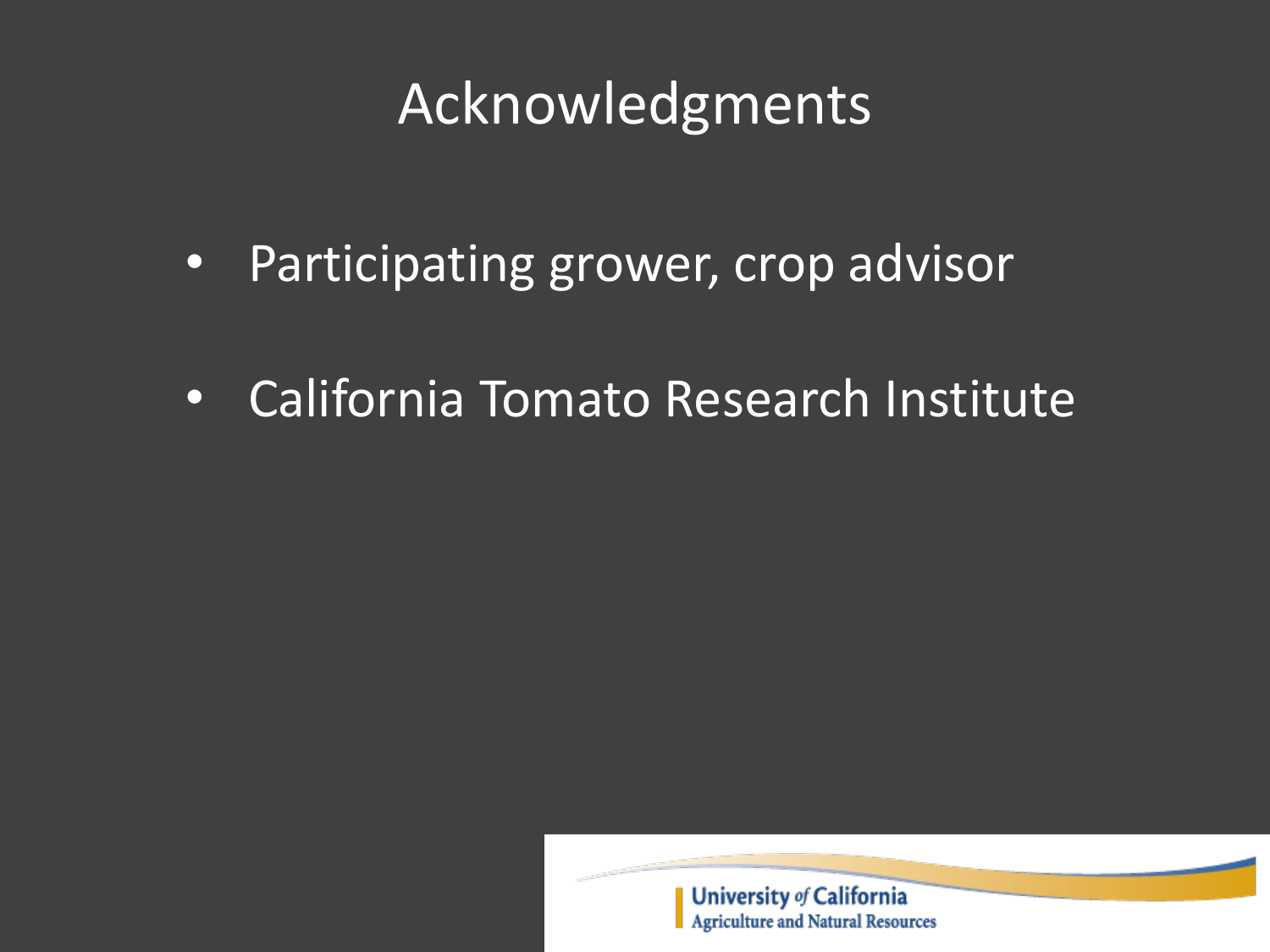#### Can we develop robust fertigation recommendations as a function of ETa?



Between 4 – 14 inches of ETa, apply 15 lb N per inch of water?